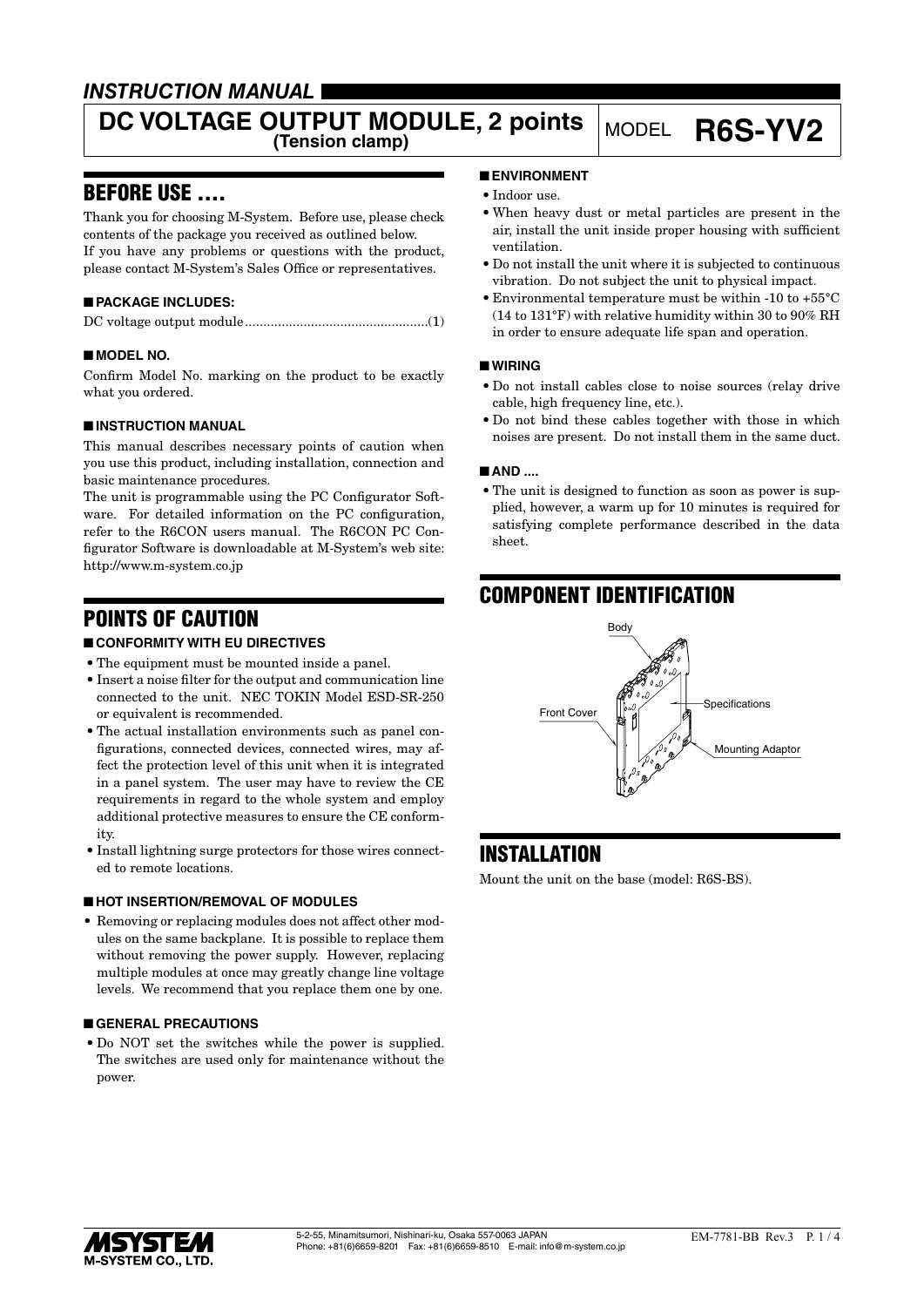### EXTERNAL VIEWS

**• Front View (cover opened) • Side View**

Status LED Power LED





#### ■ **INDICATOR LED**

| חו     | <b>COLOR</b>      | <b>FUNCTION</b>                       |  |
|--------|-------------------|---------------------------------------|--|
| Power  | OFF               | Power supply is off                   |  |
|        | Green ON          | Power supply is on.                   |  |
| Status | OFF               | Standing by (at the startup)          |  |
|        |                   | or communication error                |  |
|        | Green ON          | Normal communication                  |  |
|        | Green blink       | Configuration mode                    |  |
|        | Red ON            | DIP switch error                      |  |
|        | Red blink         | Parameter error                       |  |
|        | 2 sec. interval   |                                       |  |
|        | Red blink         | Analog output overrange               |  |
|        | 0.5 sec. interval | $(\leq -15\% \text{ or } \geq 115\%)$ |  |

#### ■ **MODULE ADDRESS**

Module address is selectable between 0 and 31. Choose 0 or 16 with SW1 for offsetting the address selected with SW2 (0 to F, hexadecimal).

The module's slot position on the base and the module address are not necessarily correlated.

| <b>ADDRESS</b> | SW <sub>1</sub> | SW <sub>2</sub> | <b>ADDRESS</b> | SW <sub>1</sub> | SW <sub>2</sub> |
|----------------|-----------------|-----------------|----------------|-----------------|-----------------|
| 0              | 0               | 0               | 16             | 16              | $\mathbf{0}$    |
| 1              | $\mathbf{0}$    | 1               | 17             | 16              | $\mathbf{1}$    |
| $\overline{2}$ | $\mathbf{0}$    | $\overline{2}$  | 18             | 16              | $\overline{2}$  |
| 3              | 0               | 3               | 19             | 16              | 3               |
| 4              | $\mathbf{0}$    | 4               | 20             | 16              | 4               |
| 5              | $\mathbf{0}$    | 5               | 21             | 16              | 5               |
| 6              | 0               | 6               | 22             | 16              | 6               |
| 7              | $\mathbf{0}$    | 7               | 23             | 16              | 7               |
| 8              | $\mathbf{0}$    | 8               | 24             | 16              | 8               |
| 9              | $\mathbf{0}$    | 9               | 25             | 16              | 9               |
| 10             | $\mathbf{0}$    | Α               | 26             | 16              | Α               |
| 11             | $\mathbf{0}$    | B               | 27             | 16              | B               |
| 12             | 0               | C               | 28             | 16              | $\mathbf C$     |
| 13             | $\mathbf{0}$    | D               | 29             | 16              | D               |
| 14             | $\mathbf{0}$    | E               | 30             | 16              | Е               |
| 15             | 0               | F               | 31             | 16              | F               |

#### ■ **OPERATING MODE**

(\*) Factory setting

**• Output Range**

|                        | <b>OUTPUT1</b>  |   |   | <b>OUTPUT 2</b> |   |   |
|------------------------|-----------------|---|---|-----------------|---|---|
| <b>RANGE</b>           | SW <sub>3</sub> |   |   | SW <sub>3</sub> |   |   |
|                        | 1               | 2 | 3 | 4               | 5 | 6 |
| $-10 - +10$ V DC $(*)$ |                 |   |   |                 |   |   |
| $-5 - +5$ V DC         |                 |   |   |                 |   |   |
| $-1 - +1$ V DC         |                 |   |   |                 |   |   |
| $0-10$ V DC            |                 |   |   |                 |   |   |
| $0-5$ V DC             |                 |   |   |                 |   |   |
| $1-5$ V DC             |                 |   |   |                 |   |   |
| $0 - 1$ V DC           |                 |   |   |                 |   |   |
| $-0.5 - +0.5$ V DC     |                 |   |   |                 |   |   |
|                        |                 |   |   |                 |   |   |

 $\blacksquare$  = ON, Blank = OFF

#### **• Output Function at the Loss of Communication**

| <b>OUTPUT FUNCTION AT THE</b>       | SW3-7                            |
|-------------------------------------|----------------------------------|
| LOSS OF COMMUNICATION               |                                  |
| Hold the last normally re-          |                                  |
| ceived data) $(*)$                  |                                  |
| Reset to $-15\%$ or $-11.5V$ of the |                                  |
| output range                        |                                  |
|                                     | $\blacksquare$ = ON. Blank = OFF |

#### **• Configuration Mode**

| <b>CONFIGURATION MODE</b> | SW3-8                          |
|---------------------------|--------------------------------|
| DIP SW $(*)$              |                                |
|                           |                                |
|                           | $\sim$<br>$\sim$ $\sim$ $\sim$ |

 $\blacksquare$  = ON, Blank = OFF

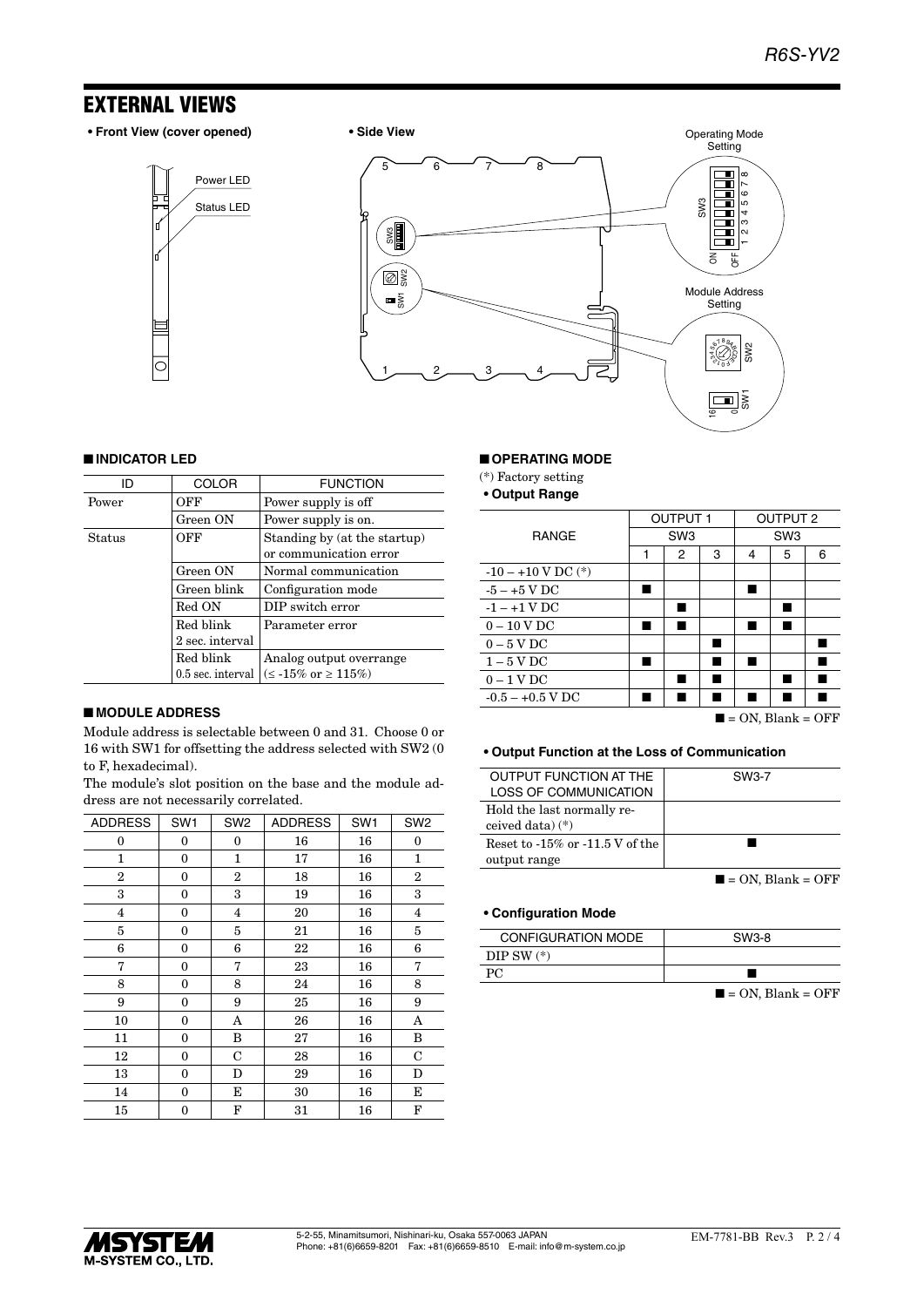### TERMINAL CONNECTIONS

Connect the unit as in the diagram below or refer to the connection diagram on the side of the unit.

#### ■ **EXTERNAL DIMENSIONS unit: mm (inch)**



\*Use a minus screwdriver: tip width 3.8 mm max., tip thickness 0.5 to 0.6 mm

#### ■ **CONNECTION DIAGRAM**



**• Wide span**: -10 – +10 V DC, -5 – +5 V DC, 0 – 10 V DC, 0 – 5 V DC, 1 – 5 V DC

**• Narrow span**: -1 – +1 V DC, -0.5 – +0.5 V DC, 0 – 1 V DC

#### ■ **WIRING INSTRUCTIONS**

- • Applicable wire size
- Solid: 0.2 to 2.5 mm<sup>2</sup> (0.55 to 1.75 dia.)
- Stranded: 0.2 to 2.5 mm<sup>2</sup> (Tinning wire ends may cause contact failure and therefore is not recommended.)
- Ferruled: 0.2 to 1.5 mm<sup>2</sup> (0.55 to 1.35 dia.)
- • Expose wire conductors by 8 mm (0.31").

#### **• How to Connect Wires**